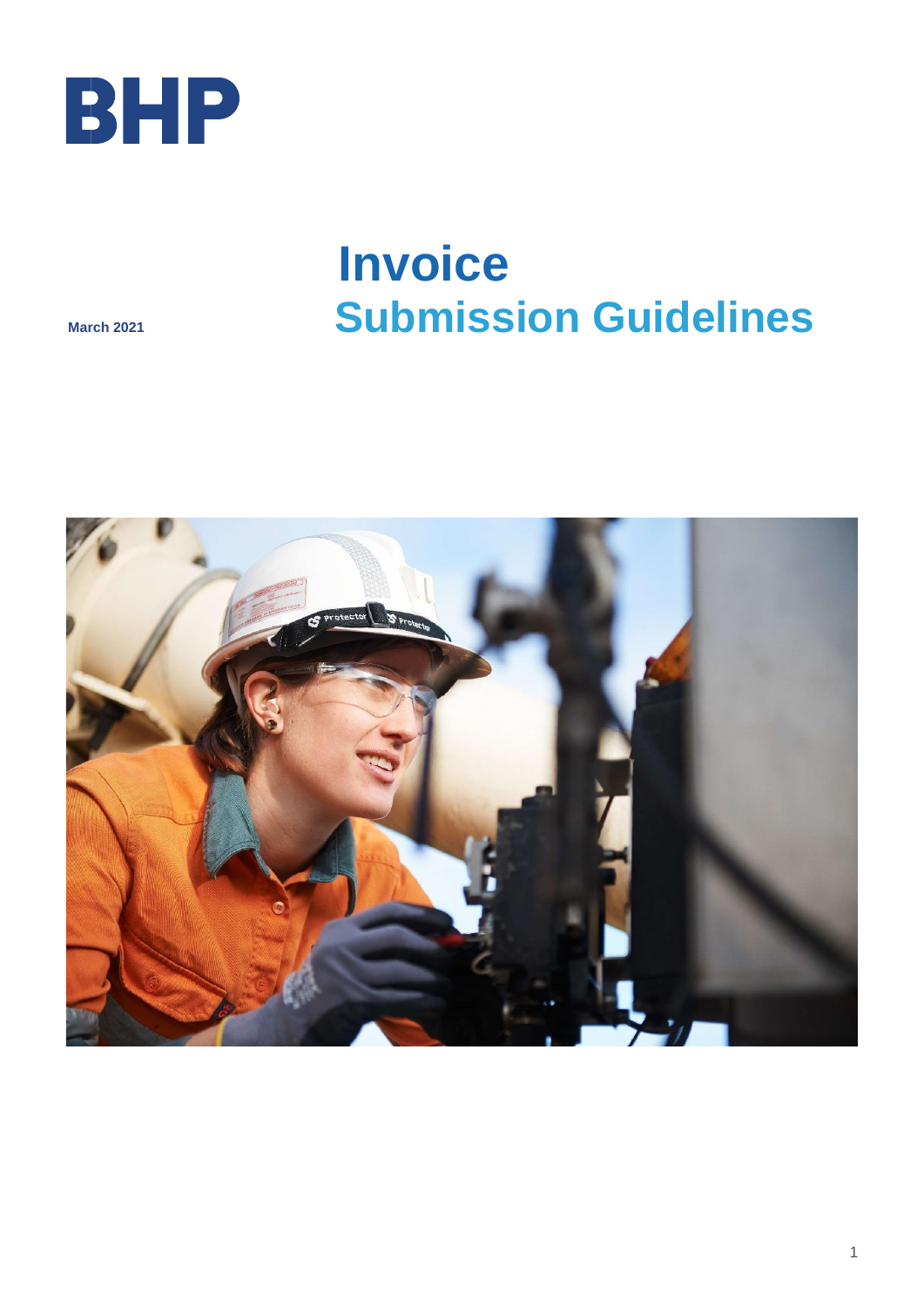## **Invoice Submission**

This standard process was developed so that BHP can efficiently and accurately provide payment to our vendors, and meet relevant legislative requirements. All invoices must meet these guidelines and requirements.

## **General pre-conditions**

- Vendors must have supplied the goods or services listed in the invoice
- Evidence of supply will be:
	- o Goods- receipt of a Goods Receipt Notification from Ariba
	- o Services receipt of an approval for a Service Entry Sheet.

## **Ariba Invoice Submission**

Any vendor who is using Ariba\* (BHP's e-invoice solution) must process invoices via Ariba directly; vendors should not submit invoices via Service Claim Form, email or fax. Invoices received from Ariba vendors will be rejected. These vendors receive scheduled payment details through Ariba.

**Exceptions**: Chilean vendors will submit invoices to BHP Acepta portal and they are processed via IPA (Invoice Processing Automation).

## **Evaluated Receipt Settlement (ERS) Invoice Submission Guidelines**

**Goods**: No invoice required. Once the goods are received, a Recipient Created Tax Invoice (RCTI) will be submitted to the vendor and payment will occur automatically in accordance with Purchase Order terms of payment.

**Services**: Vendors must complete and submit a Service Claim Form that corresponds with the completed services; a Service Entry Sheet will then be created and submitted to the relevant BHP business representative for acceptance. Once accepted, the vendor will be notified that the Service Entry Sheet has been successfully processed and an invoice will be automatically generated for payment.

## **Manual Invoice Submission Guidelines**

**Goods**: Submit invoice to the BHP standard invoice submission email address.

**Services**: Prior to invoice submission via email or fax, vendors must:

- a) complete and submit a Service Claim Form that corresponds with the completed services;
- b) a service entry sheet will then be created and submitted to the relevant BHP business representative for acceptance.
- c) on acceptance of the service entry sheet, the vendor will be notified and instructed to send the invoice for payment to the BHP standard invoice submission email address.
- d) submit only one invoice for each accepted service claim per email or fax.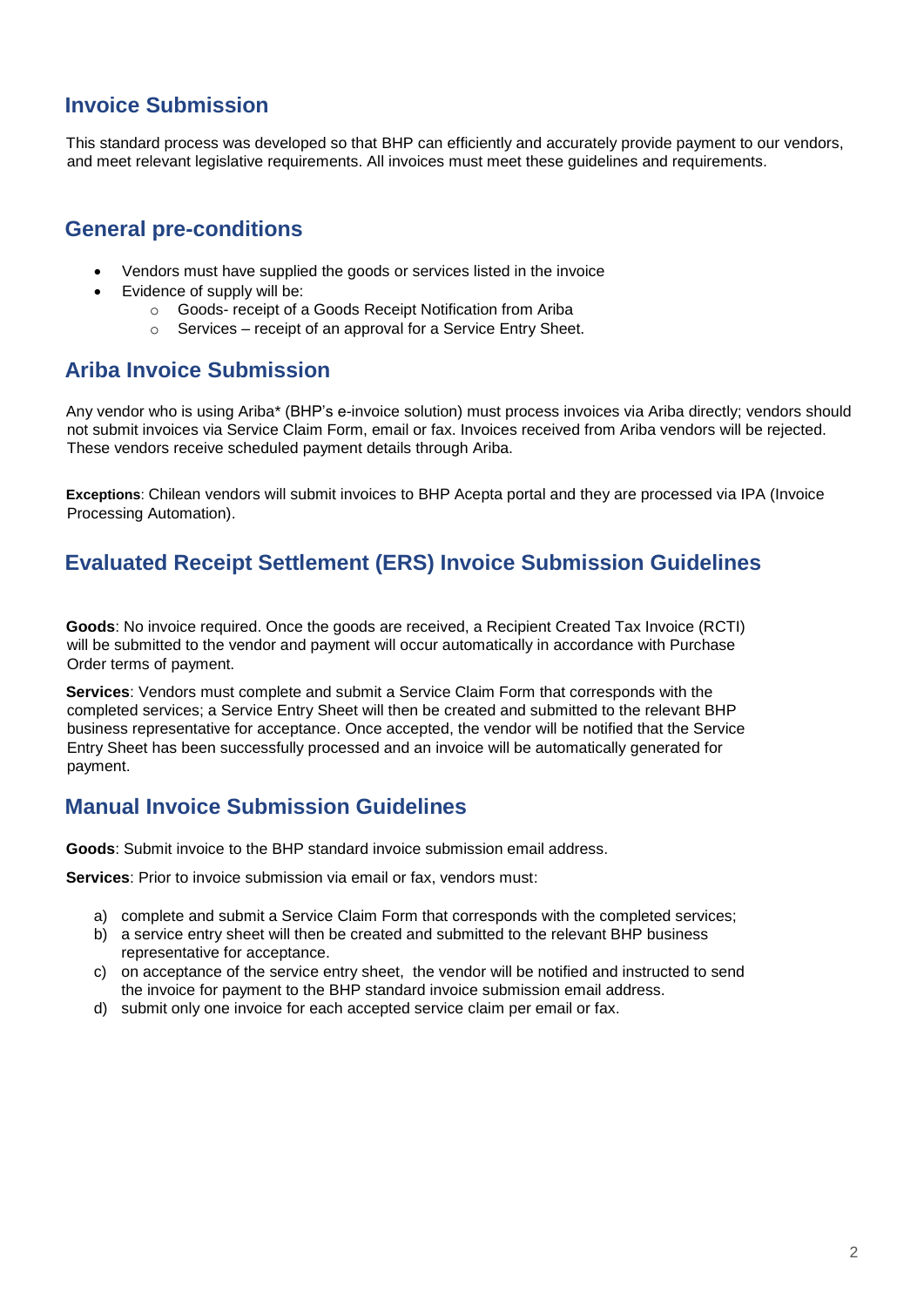# **BHP Invoice Requirements**

If an invoice does not meet the below criteria, it will not be processed and will be rejected and returned to the vendor, outlining the reason for rejection and any actions that need to be taken. Rejected invoices need to be corrected and resubmitted for payment.

• Invoice submitted per email must relate to one GRN or Service Claim

#### **Invoice Details**

- **Vendor invoice or account number** (if applicable)- must be clearly indicated on the invoice
- **Purchase Order Number** Invoices must display a valid Purchase Order and if one has not been provided, contact your BHP representative prior to submitting the goods or services invoice
- **Vendor name** Must match the vendor name on the Purchase Order
- **BHP entity** -Must match the BHP entity on the Purchase Order
- Description- Invoices must provide a detailed description of equipment purchased, services provided, shipping charges and other applicable fees that matches the Purchase Order exactly
- **Bank details** Details on invoice must match those held on file by BHP if changed then contact your BHP representative to change the bank details on file
- **Taxes** Invoices with VAT/GST tax applicable must have both the vendor address (except for Australia, Colombia and Japan) and tax registration number clearly displayed on the Invoice
	- VAT/GST and any local taxes must be identified separately on invoices
	- Any country-specific VAT/GST regulatory invoice requirements must be met
- **Other Requirements** Refer to your purchase order for additional invoice submission details

#### **Invoice Submission**

- Submit documents in the following order: Invoice / Credit note / NOI / Translation Form and followed by supporting documents
- Invoices can be black and white or coloured but must be clear and legible and cannot be handwritten
- Invoices can be submitted as PDF, TIF/TIFF, DOC/DOCX, JPG, HTM/HTML or RTF format via email but must be less than 3MB
- Invoices in a language other than English or Spanish must be submitted to the relevant BHP business for translation – *Note that your local BHP representative will provide you with the invoice submission email address for these invoices*
- Exchange Rate Form / other SIRF, to be placed after invoice or credit note and followed by supporting documents (Invoice/Credit à Exchange Rate form/SIRF - Supporting Documents)

## **Credit Adjustments**

• All credit adjustments must reference the applicable Purchase Order Number and relevant invoice number.

## **Please contact your BHP representative for queries related to:**

- E-Invoice (Ariba)
- Evaluated Receipt Settlement (ERS)
- Invoice or payment status
- Bank details
- Incorrect payments
- Service Claim Form (SCF)